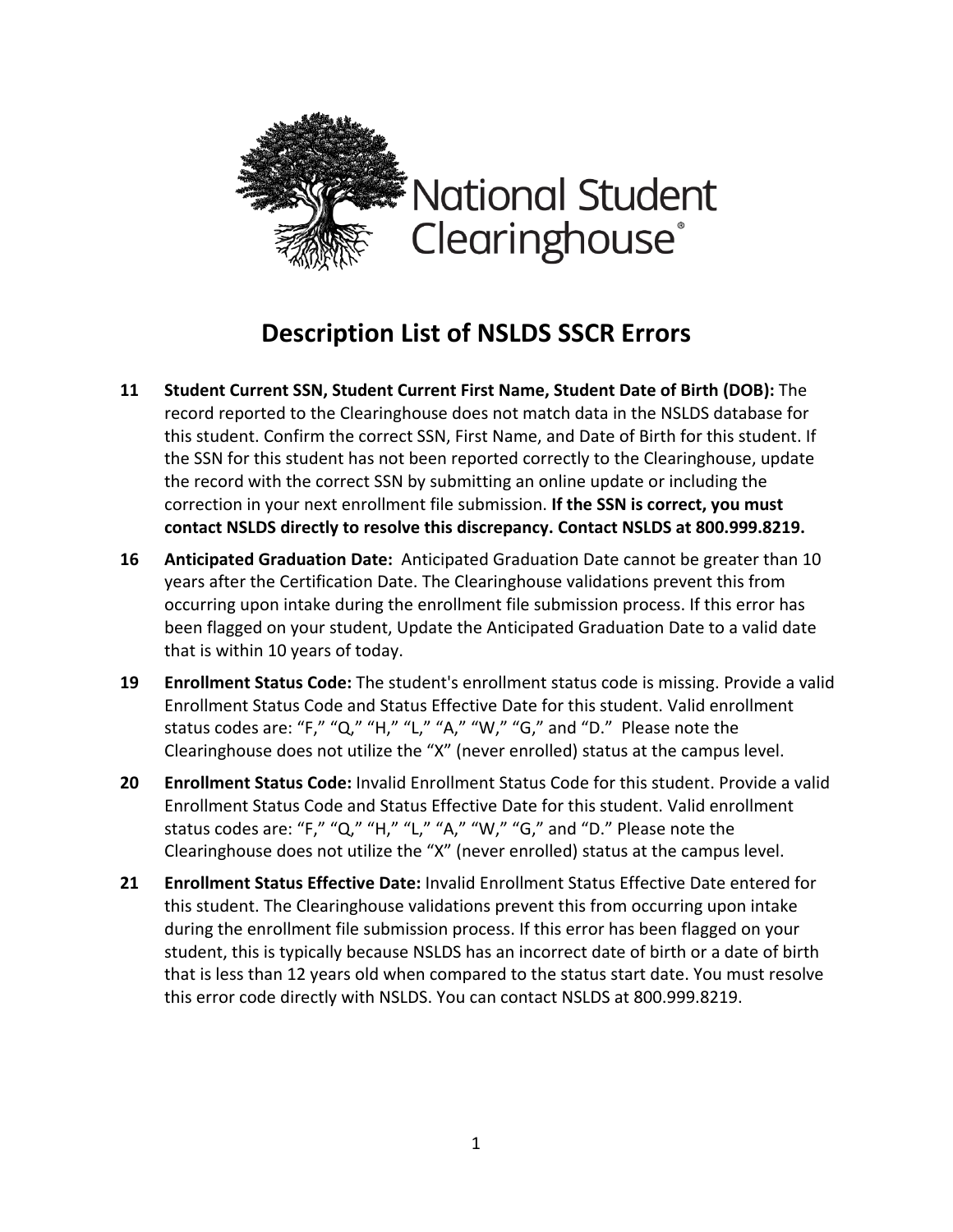

**22 Enrollment Status Code:** NSLDS will not accept an Enrollment Status of "Z" if a previously reported student enrollment record already exists for student at your school. This error typically occurs when NSLDS has data that predates your school's participation with the Clearinghouse. Update or add a record to the Clearinghouse's database with a separation of "W," "G," or "D," and a status effective date via the online update function under the Student Lookup tab.

\*For large numbers of these corrections, you can submit a non-standard data file of ONLY these records that need to be updated, which will be handled so as not to impact the enrollment for your current term. Alternatively, you can submit a spreadsheet containing correct separation information for these students which the Clearinghouse can work from to make updates to the database.

Please note: If the student associated with this error code has an invalid SSN beginning with 000 or a 9, these errors will need to be resolved directly with NSLDS to blend the information for the pseudo-SSN and the student's real SSN. You can contact NSLDS at 800.999.8219.

- **26 Anticipated Graduation Date:** The Anticipated Graduation Date (AGD) must be greater than Certification Date when a school reports an Enrollment Status Code of "A," "F," "Q," "H," or "L." Provide an updated Anticipated Graduation Date (AGD) or a new Enrollment Status and Enrollment Status Effective Date if the student has graduated, withdrawn or deceased.
- **30 Enrollment Status Effective Date:** Enrollment Status Effective Date must be less than or equal to the Certification Date. This error typically occurs as a result of Early Registration reporting and will self-resolve once your First of Term submission has been received, processed, and reported out. Please contact the Clearinghouse with any questions about this process.
- **32 Enrollment Status Effective Date:** The certification on the record being reported from the Clearinghouse is before the certification date of the record on NSLDS and the Anticipated Graduation Date, the Enrollment Status, or Enrollment Status Effective Date is different from the record last reported to NSLDS.

This is generally due to updates being made directly to NSLDS that are not reflected in the Clearinghouse database. It is **critically important** that your school work directly with the Clearinghouse to ensure consistency across the data included in the Clearinghouse's and NSLDS's databases. Update the status and status start date appropriately.

If the student shows active and inactive statuses with the same Enrollment Status Start Date, this error code will also be flagged.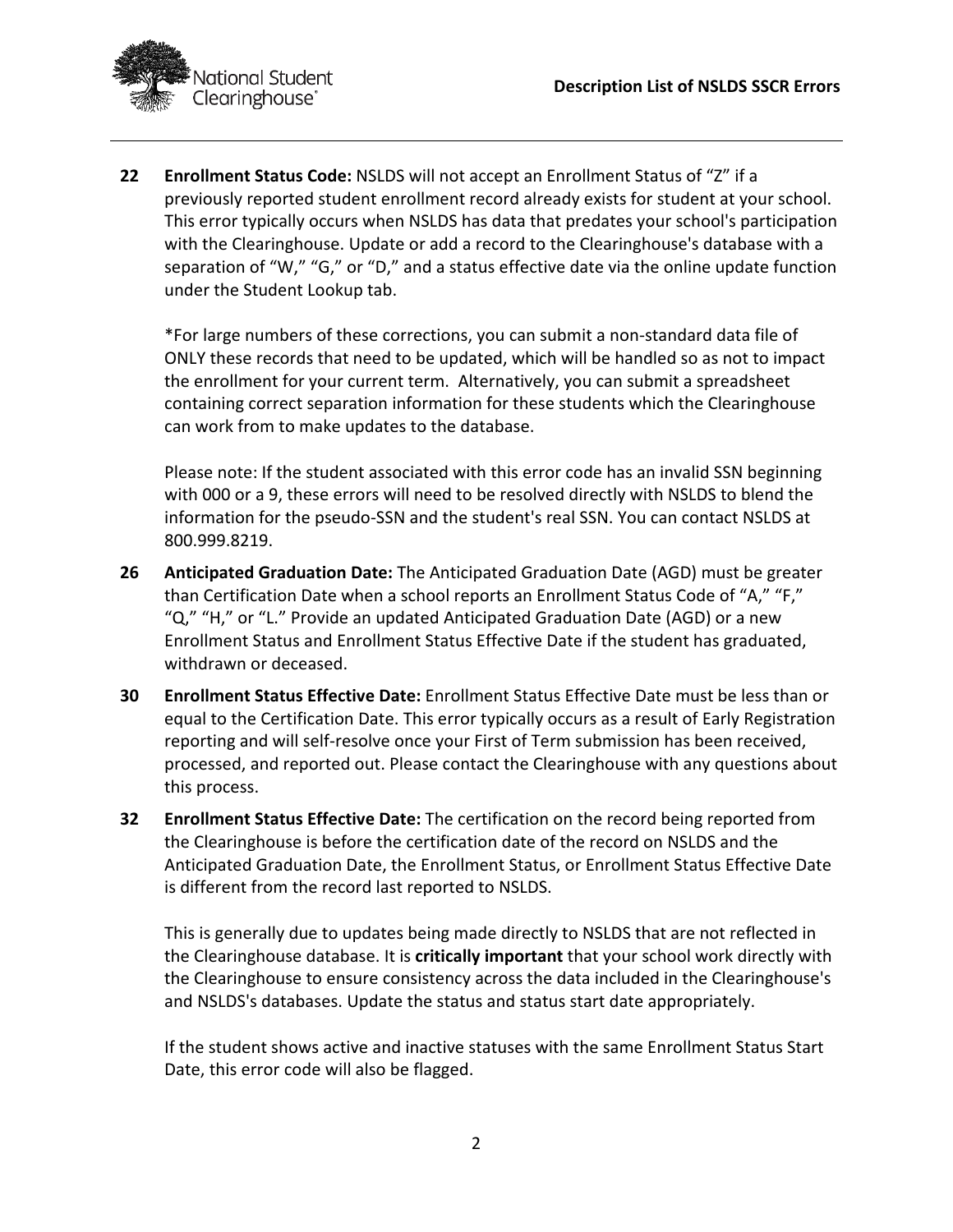

- **33 Anticipated Completion Date:** The Anticipated Completion Date must be greater than or equal to Enrollment Status Effective Date and Program Enrollment Status Effective Date for Enrollment Status of "A," "F," "Q," "H," and "L." The Clearinghouse validations prevent this from occurring upon intake during the enrollment file submission process. If this error has been flagged on your student, update the Anticipated Graduation Date to a valid date greater than the Enrollment Status Effective Date and/or Program Enrollment Status Effective Date.
- **34 Certification Date:** If the Enrollment Status Code is "F," "Q," "H," or "A," and has not changed since the last submission, Enrollment Status Effective Date cannot equal the Certification Date. This error typically occurs on Early Registration Fall submissions and self-resolves with the next enrollment file submission once this has been submitted, processed, and reported out to NSLDS.
- **35 Enrollment Status Code:** A Leave of Absence "A" status cannot be more than 180 days long. Update the enrollment status to an enrolled, withdrawn, graduated, or deceased status and revise the status start date appropriately.
- **36 Enrollment Status Effective Date:** If your school had 10 or more students on its previous Enrollment Reporting roster file and more than 10 percent of the records on a current roster response have an Enrollment Status Code of "D," the roster receipt will reject all the detail records that contain that status. Contact the Clearinghouse for assistance with resolving this error code.
- **38 Certification Date is too Old:** The certification date has preceded the earliest allowable date for certification of data. Please review the student's Campus and Program-Level Information to ensure the most up-to-date data is provided. If updates are made, please be sure the Anticipated Graduation Date (AGD) is a date in the future. For Withdrawn or Graduated records with status effective date of 2004 or later, these typically selfresolving after one reporting cycle. For records prior to 2004, provide the separation status and separation date.

\*For large numbers of these corrections, you can submit a non-standard data file of ONLY these records that need to be updated, which will be handled so as not to impact the enrollment for your current term. Alternatively, you can submit a spreadsheet containing correct separation information for these students that the Clearinghouse can work from to make updates to the database.

**41 Street address line 1, Street address line 2, City, Postal Code:** The Street Address Line 1, Street Address Line 2, City, and Postal Code **must be left justified**. The Clearinghouse validations now prevent this from occurring upon intake during the enrollment file submission process. Records for students not currently enrolled should be updated using UK in the Street Address 1 or Street Address 2 fields so that an old address does not appear to be a new address.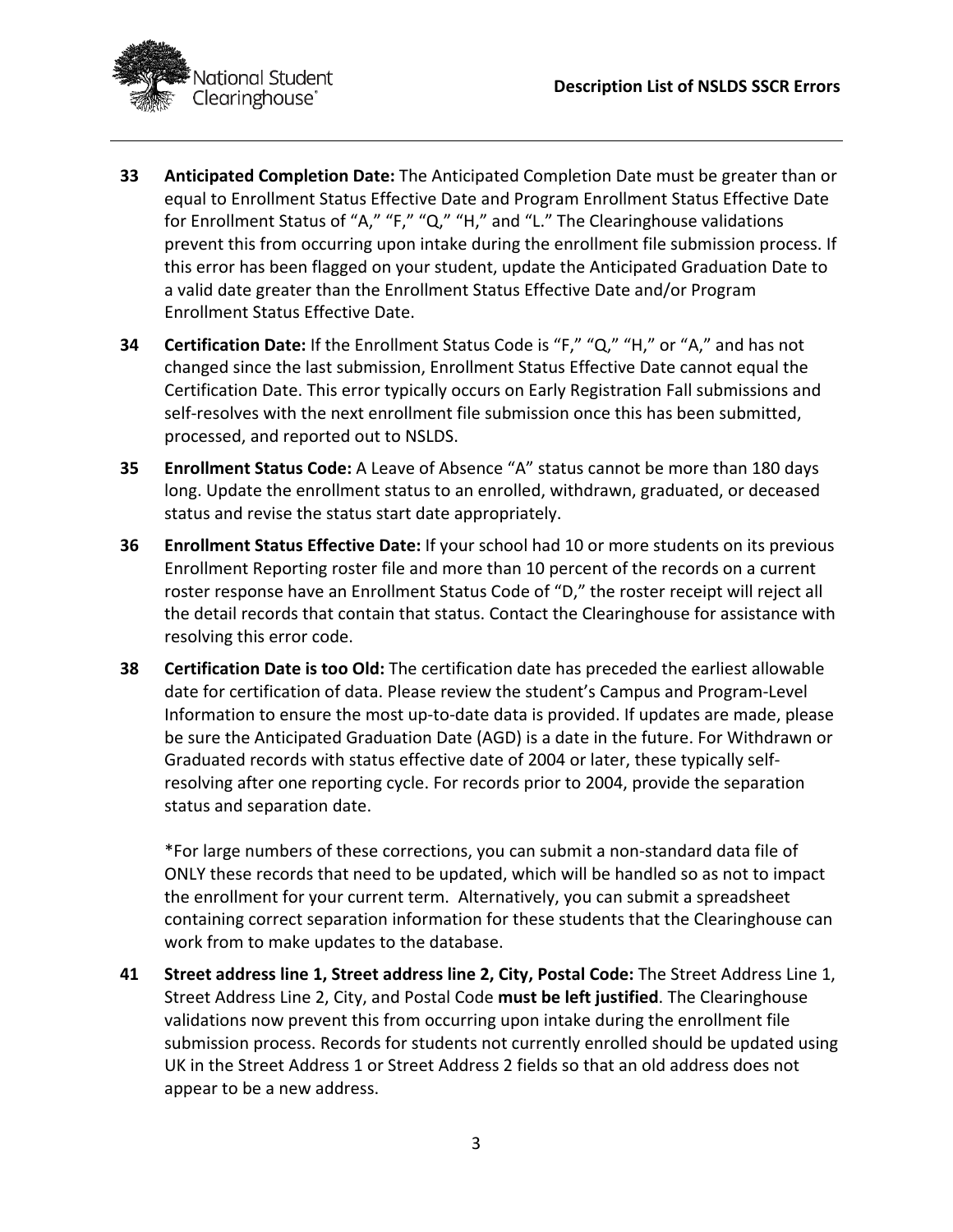

- **42 State code:** An invalid state code was included in this field. Populate with a valid state code or FO or FC for international address.
- **44 Good Address Flag:** The Clearinghouse validations prevent this from occurring during the enrollment file reporting outbound process; however, if you receive this error code, the Good Address Flag is missing. The Good Address Flag must be "Y" or "N" if an address is provided, or blank if no address is provided. Please contact the Clearinghouse for assistance resolving this discrepancy.
- **45 Address Effective date:** Error is flagged if the address supplied is not valid, such as an incorrect state code. Provide a current address for a current student or enter "UK" in the Street Address 1, City, and State fields of the address if no current address is available or if the student is not currently enrolled.
- **48 Country Code:** The Clearinghouse validations flag this warning for school review during the data intake process. If you receive this error, the country code provided is invalid. Provide a correct country code for a current student or enter "UK" in the Street Address 1, City, and State fields of the address if no current address is available or if the student is not currently enrolled.
- **51 Move To Location:** The "Move To" location is not a valid branch for your OPEID. Update the student's record to include a valid school code and branch location.
- **52 School and Move To Location:** The school location and the "Move To" location do not share the same enrollment administrator. As such, you are not authorized to process the input based on the Batch TG# or the Online user ID. You can only use the "Move To" function between locations that share the same Enrollment Administrator as indicated in the Enrollment Reporting Profile. Your school must resolve the administration roles with NSLDS/CPS/SAIG.
- **54 Address Effective Date:** The Clearinghouse validations prevent this from occurring during the enrollment file reporting outbound process. If you receive this error code, the Address Effective Date was incomplete. Contact the Clearinghouse for assistance with correcting this error.
- **60 Classification of Institutional Programs (CIP):** The CIP code included for this student is not a valid CIP code for the 2010 CIP Year. Please use the following link to determine valid CIP codes NCES Classification of Instructional Programs: https://nces.ed.gov/ipeds/cipcode/Default.aspx?y=55. To resolve this error your school must update the program CIP code to a valid code per NCES guidelines. This may involve submitting a new program with corrected information. Please contact the Clearinghouse for assistance resolving this error code.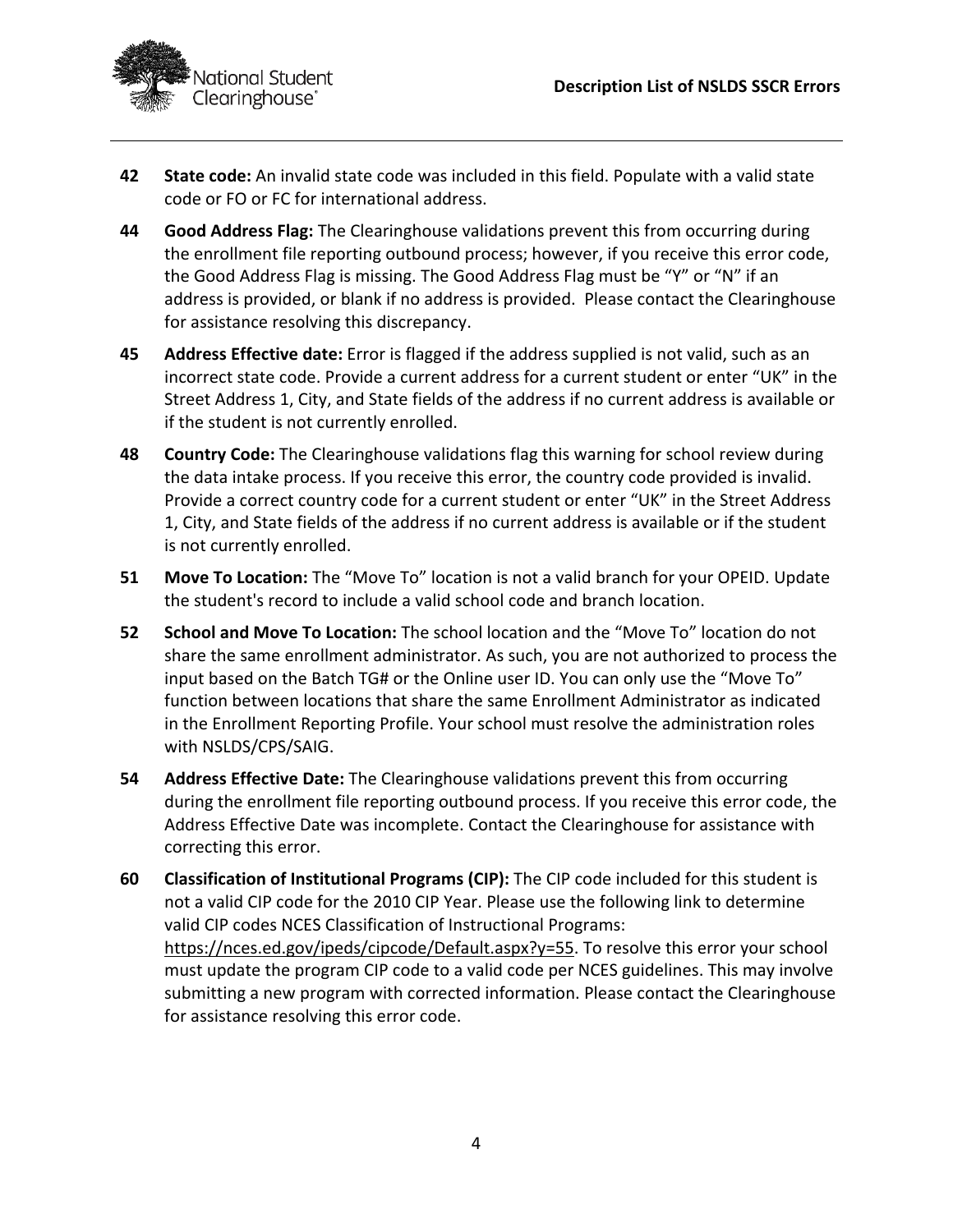

- **61 CIP Year:** The CIP Year must be 2010. The Clearinghouse validations prevent this from occurring upon intake during the enrollment file submission process. If you receive this error, contact the Clearinghouse for assistance resolving this error.
- **62 Program Credential Level:** An invalid value was included for the student's Program Credential Level. Valid codes are "01," "02," "03," "04," "05," "06," "07," "08," "99." Enter the correct Program Credential Level.
- **63 Published Program Length:** The Published Program Length must be numeric and nonzero. If you receive this error, update the Published Program Length using a 6-digit number, with implied decimal between 3rd and 4th digits. For example, "4" would be reflected as 004000.
- **65 Weeks in Title IV Academic Year:** The Weeks in Title IV Academic Year must be numeric and greater than or equal to 26 (026000) if the Published Program Length Measurement is = M or W. Update the number of Weeks in Title IV Academic year appropriately. This value is used by NSLDS to calculate program length in years and should reflect the number of weeks of instruction in all required terms within the academic year, using the 6-digit format. Not less than 026000 (26) or more than 052000 (52).
- **66 Student Begin Program Date:** The student's Program Begin Date must be a valid date less than or equal to the Program Effective Date. Update the Program Begin Date or the Program Status Effective date appropriately so the Program Begin date is before or equal to the Program Status Effective Date.
- **67 Special Programs Indicator:** The Special Programs Indicator has been included with an invalid value. Valid codes are "A," "B," "U," "N," "P," "T." If Special Program is "A," Credential Level must be 02. If Special Program is "B," Credential Level must be 03. If Special Program is "P," "T" or "U," Credential Level must be 99. Please update the program record with a valid Special Program Indicator, making sure to agree with the Credential Level as noted.
- **68 Program Enrollment Status:** The Program Enrollment Status must be valid Enrollment code. Update the Program Enrollment status as is appropriate.
- **69 Program Enrollment Effective Date:** The Program Enrollment Effective Date must be a valid date not later than the Certification Date. This error typically occurs as a result of Early Registration reporting and will self-resolve once your First of Term submission has been received, processed, and reported to NSLDS. Contact the Clearinghouse with any questions about this process.
- **73 Program Indicator:** There is a conflict between the campus and program level indicator data. Contact the Clearinghouse for assistance with correcting this.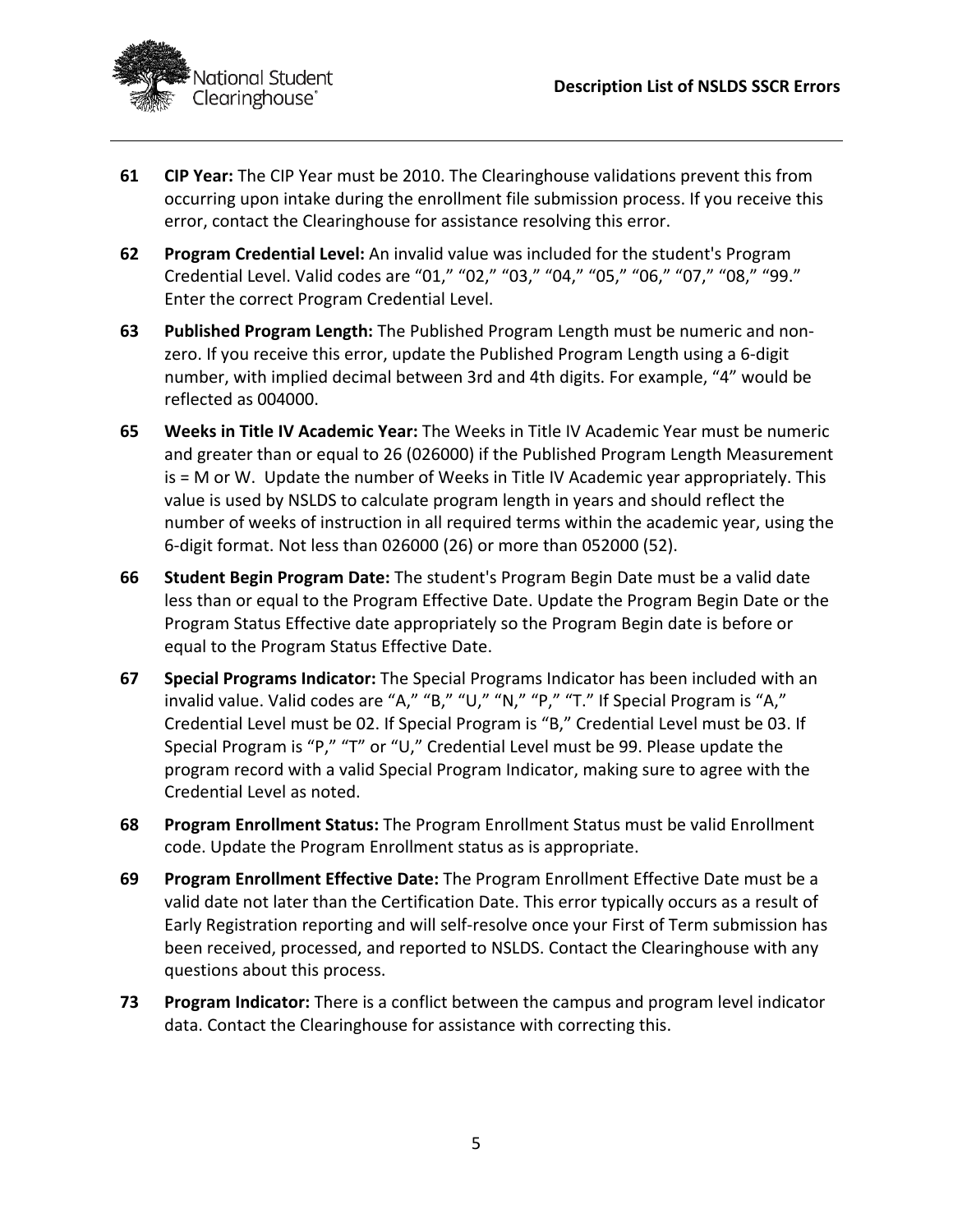

- **74 Enrollment Status:** Enrollment Status Conflict Error. This error indicates incompatible values for Campus and Program-Level enrollment status. Contact the Clearinghouse for assistance with correcting this.
- **75 Record Type:** Bundle Incomplete. Indicates a required record is missing from a bundle or all school-certified programs requested by NSLDS on a roster were not returned with an appropriate program-level status. For example, there is no program-level enrollment record (record type "002") in a bundle, but the enrollment record (record type "001") does not have its Program Indicator set to "N."
- **77 Program Length:** The Program Length is too short for Credential level reported. Review and correct the Program Length using 6-digit format and, if applicable, also update the Program Length Measurement and the Weeks in Title IV Academic Year.
- **78 Program Length:** The Program Length is too long for Credential level reported. Review and correct the Program Length using 6-digit format and, if applicable, also update the Program Length Measurement and the Weeks in Title IV Academic Year.
- **79 Program Begin Date:** The Program Begin Date must not be too far in the past. This date must be less than 99 years in the past.
- **80 New Program:** This error is logged on the New Program in a Program Identifier Change Record (004 record). The New Program reported is a New Program in another reported Program Identifier Change Record or the New Program reported is a Current Program in another reported Program Identifier Change Record or the New Program reported is an active Current Program on NSLDS or the New Program reported is an active program reported on the Program-Level Record. The Clearinghouse validations prevent most instances of this error from occurring on the NSLDS Roster process. If this error has been flagged, please reach out to sscrerrors@studentclearinghouse.org for further assistance.
- **81 Current Program:** This error is logged on the Current Program in a Program Identifier Change Record (004 record).The Current Program must exist on NSLDS for the student. The error is logged if the Current Program is a New Program in another 004 record for the student or the Current Program reported is a Current Program in another reported 004 Record or the Current Program reported is not an active program on NSLDS or the Current Program with a non-2020 CIP Year matches an active program with a 2020 CIP year reported in the Program-Level Record. The Clearinghouse validations prevent most instances of this error from occurring on the NSLDS Roster process. If this error has been flagged, please reach out to sscrerrors@studentclearinghouse.org for further assistance.
- **82 New CIP Year:** The school cannot certify a program with a pre-2020 CIP Year when the same program already exists with 2020 CIP Year on NSLDS. Non-2020 CIP Year program reported in the Program Level Record (002) is the same program with a 2020 CIP Year in the same bundle or the Non-2020 CIP Year program reported in the Program Level Record (002) already exists with a 2020 CIP Year on NSLDS or the 2020 CIP Year program reported in the Program-Level Record (002) has the same program identifiers as multiple non-2020 CIP Year (2000 and 2010)